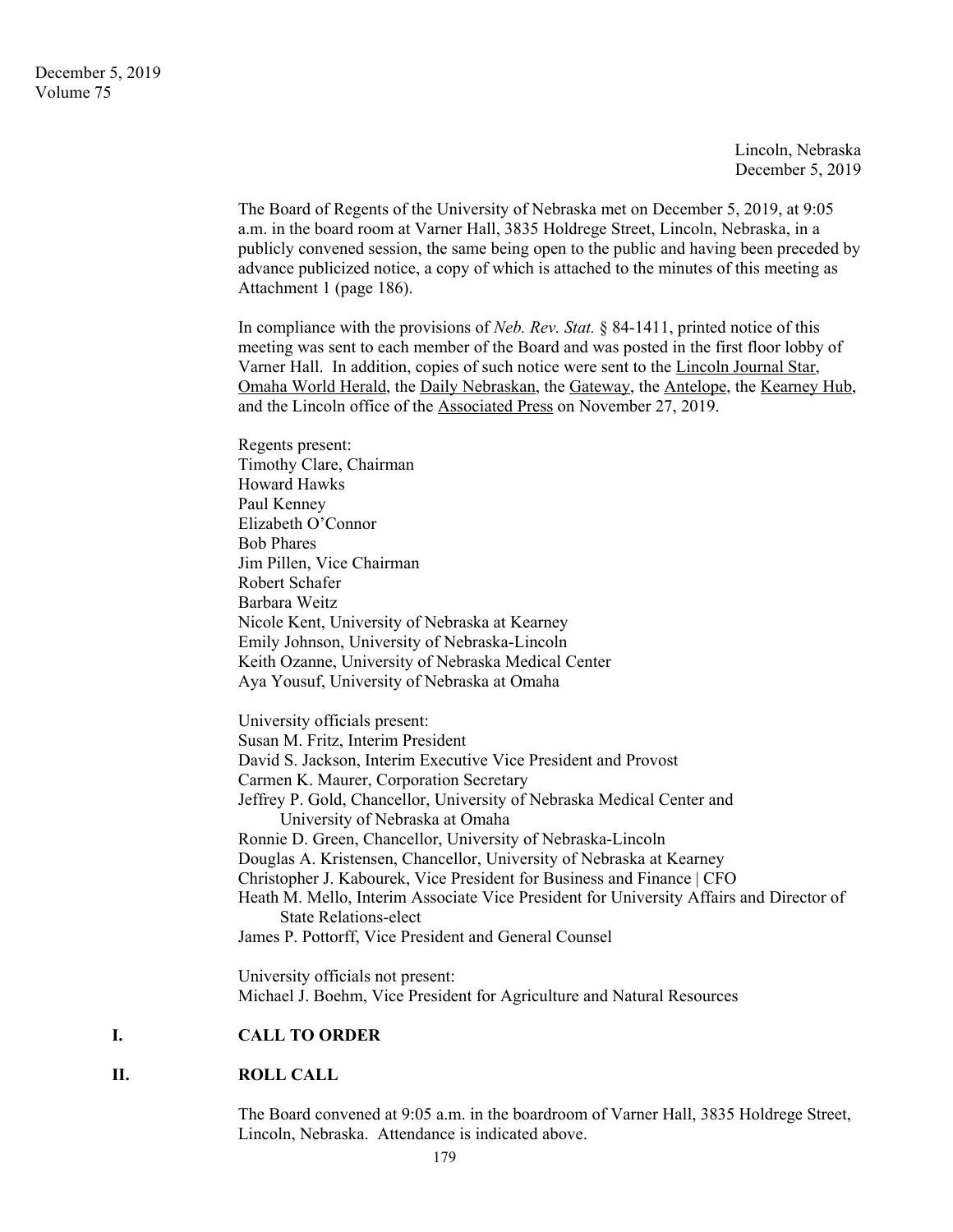### **III. APPROVAL OF MINUTES AND RATIFICATION OF ACTIONS**

- Motion Moved by Yousuf and seconded by Kenney to approve the minutes and ratify the actions of the regularly scheduled meeting on October 25, 2019.
- Action Student Opinion: Voting Aye: Kent, Ozanne, Yousuf, and Johnson. Voting Aye: Hawks, Kenney, O'Connor, Phares, Pillen, Schafer, Weitz, and Clare. Motion carried.

Chairman Clare announced the location of the Open Meetings Act in the board room.

### **IV. KUDOS**

**Regent Phares presented a KUDOS award to Lowell Neuhaus,** Manager of Landscape Services in the office of Facilities Management and Planning at the University of Nebraska at Omaha.

**Regent Johnson presented a KUDOS award to Evelyn Grixby,** Employee Relations Program Coordinator in Human Resources/Employee Relations at the University of Nebraska Medical Center.

**Regent Schafer presented a KUDOS award to Corrie Svehla,** Manager of Special Events and Projects/IT Client Services at the University of Nebraska-Lincoln.

 **Regent Kenney presented a KUDOS award to Katherine Shinn,** Office Supervisor in the Department of Music, Theatre, and Dance at the University of Nebraska at Kearney.

### **V. RESOLUTIONS**

None

#### **VI. HEARINGS**

None

### **VII. PUBLIC COMMENT**

 Dr. Kevin Hanrahan spoke on the topic of employment contract for candidate Walter "Ted" Carter.

- Motion Moved by Kent and seconded by Johnson that the Board go into closed session as authorized by Neb. Rev. Stat. § 84-1410 for the protection of the public interest, and to prevent needless injury to the reputation of persons who have not requested a public hearing, for the purpose of holding a discussion limited to the following subject:
	- Personal and job matters of persons who have not requested a public hearing.
- Action Student Opinion: Voting Aye: Ozanne, Yousef, Johnson, and Kent. Voting Aye: Kenney, O'Connor, Phares, Pillen, Schafer, Weitz, Clare, and Hawks. Motion carried.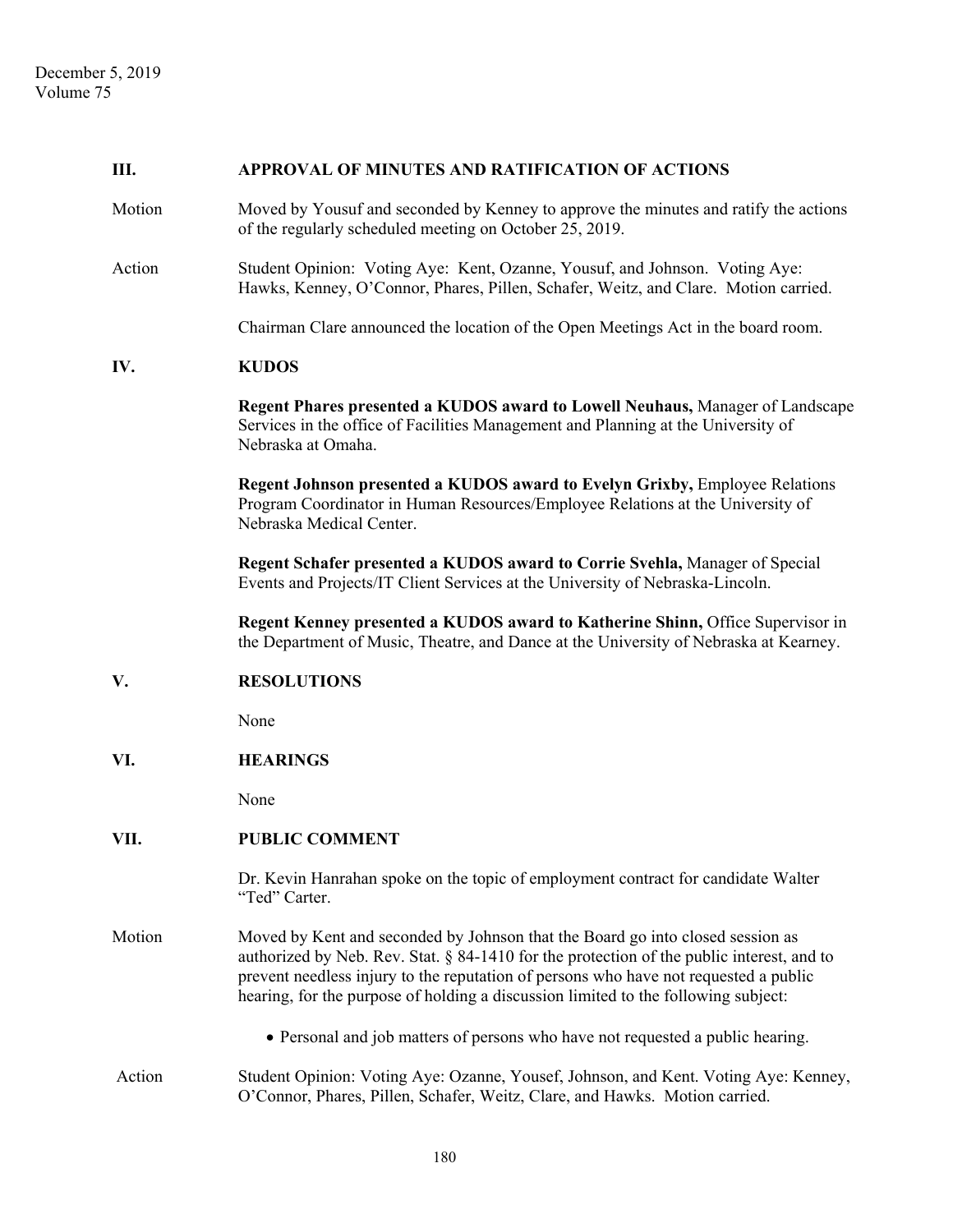|          | The Board went into closed session at 9:28 a.m. The Board reconvened the open meeting<br>at 11:13 a.m.                                                                                                                                                                                                                                                                                                      |  |  |
|----------|-------------------------------------------------------------------------------------------------------------------------------------------------------------------------------------------------------------------------------------------------------------------------------------------------------------------------------------------------------------------------------------------------------------|--|--|
| VIII.    | UNIVERSITY CONSENT AGENDA                                                                                                                                                                                                                                                                                                                                                                                   |  |  |
|          | Regent Clare stated that item VIII-A-2 was pulled and will not be considered on this<br>agenda, but may be considered on a future agenda.                                                                                                                                                                                                                                                                   |  |  |
|          | Regent Hawks requested that item VIII-B-1 be moved to the administrative agenda.                                                                                                                                                                                                                                                                                                                            |  |  |
| Motion   | Moved by Kenney and seconded by Phares to approve items VIII-A-1, and VIII-B-2                                                                                                                                                                                                                                                                                                                              |  |  |
|          | <b>ACADEMIC AFFAIRS</b><br>A.                                                                                                                                                                                                                                                                                                                                                                               |  |  |
|          | University of Nebraska                                                                                                                                                                                                                                                                                                                                                                                      |  |  |
| VIII-A-1 | President's Personnel Recommendation                                                                                                                                                                                                                                                                                                                                                                        |  |  |
|          | <b>B.</b><br><b>BUSINESS AFFAIRS</b>                                                                                                                                                                                                                                                                                                                                                                        |  |  |
|          | University of Nebraska                                                                                                                                                                                                                                                                                                                                                                                      |  |  |
| VIII-B-2 | Authorize the President to finalize, execute and deliver the attached form of Amended and<br>Restated Purchase Agreement related to the facilities known generally as Scott Village and<br>Scott Court at the University of Nebraska at Omaha                                                                                                                                                               |  |  |
| Action   | Student Opinion: Voting Aye: Yousuf, Johnson, Kent, and Ozanne. Voting Aye:<br>O'Connor, Phares, Pillen, Schafer, Weitz, Clare, Hawks, and Kenney. Motion carried.                                                                                                                                                                                                                                          |  |  |
| IX.      | UNIVERSITY ADMINISTRATIVE AGENDA                                                                                                                                                                                                                                                                                                                                                                            |  |  |
|          | University of Nebraska ---Executive Committee                                                                                                                                                                                                                                                                                                                                                               |  |  |
| Motion   | Moved by Clare and seconded by Phares to approve item IX-A-1, as follows:                                                                                                                                                                                                                                                                                                                                   |  |  |
|          | To approve a contract for Walter "Ted" Carter consistent with the material terms of the<br>agenda item; provided that the Chair, Interim President and General Counsel are<br>authorized to make revisions that do not materially impact the terms of the contract; and<br>further provided that the Board will meet as soon as is reasonably advisable to ratify the<br>final contract and such revisions. |  |  |
| $IX-A-1$ | Approve the Contract of Employment for Walter E. Carter, Jr. as President of the<br>University of Nebraska for an Initial Term commencing on January 1, 2020, and ending<br>December 31, 2024, as well as service as President-elect for purposes of transition<br>coordination and planning for the period of time commencing December 16, 2019,<br>through December 31, 2019                              |  |  |
| Action   | Student Opinion: Voting Aye: Johnson, Kent, Ozanne, and Yousuf. Voting Aye: Phares,<br>Pillen, Schafer, Weitz, Clare, Hawks, and Kenney. Voting Nay: O'Connor. Motion<br>carried.                                                                                                                                                                                                                           |  |  |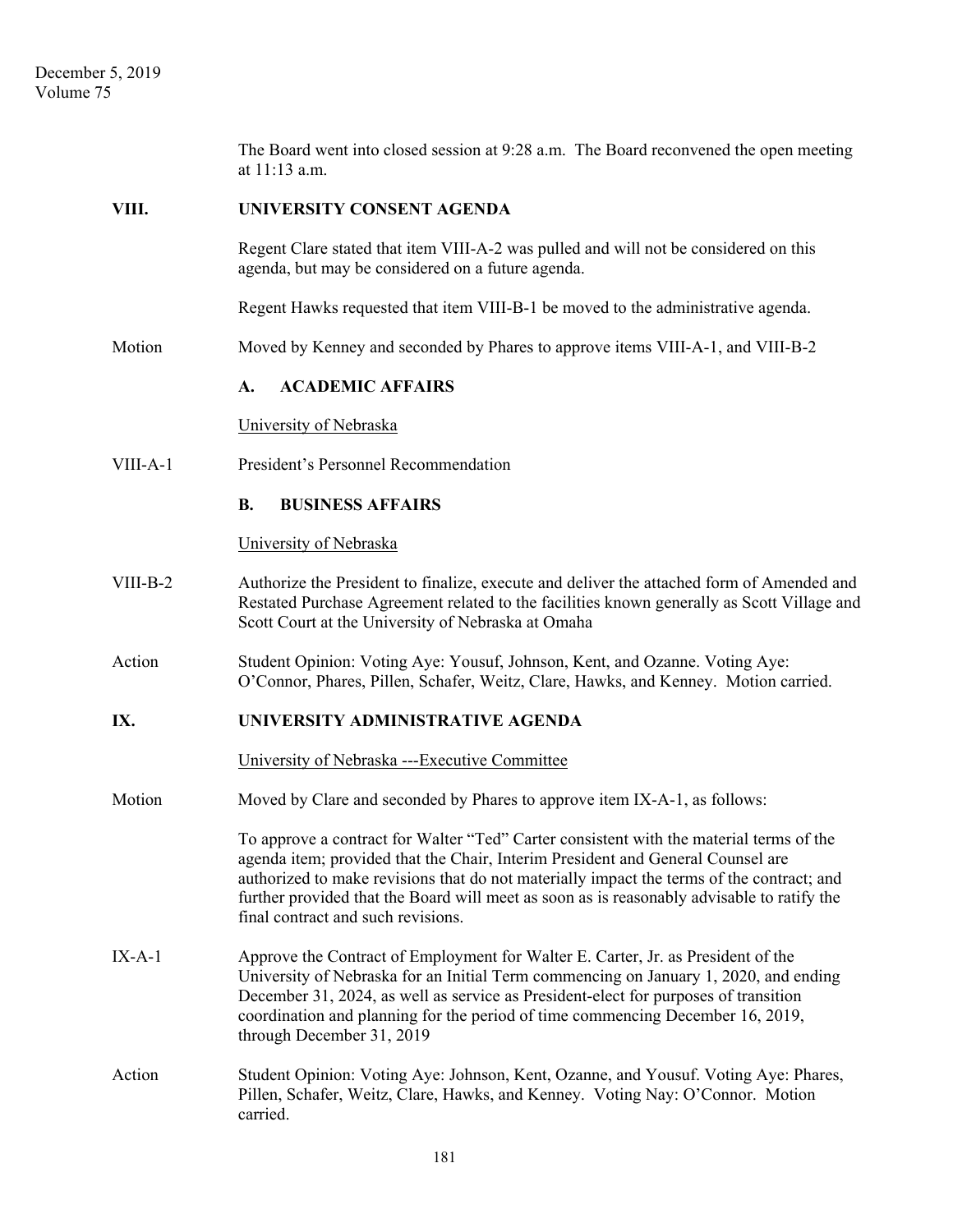## **A. ACADEMIC AFFAIRS**

University of Nebraska-Lincoln

- Motion Moved by Phares and seconded by Schafer to approve item IX-A-2
- IX-A-2 Approval is requested to create the Bachelor of Science in Regional and Community Forestry in the School of Natural Resources in the College of Agricultural Sciences and Natural Resources at UNL
- Action Student Opinion: Voting Aye: Kent, Ozanne, Yousuf, and Johnson. Voting Aye: Pillen, Schafer, Weitz, Clare, Hawks, Kenney, O'Connor, and Phares. Motion carried.
- Motion Moved by Hawks and seconded by Schafer to approve item IX-A-3
- IX-A-3 Approval is requested to establish the Master of Science and Doctor of Philosophy degrees in Plant Pathology in the Department of Plant Pathology in the College of Agricultural Sciences and Natural Resources at UNL
- Action Student Opinion: Voting Aye: Ozanne, Yousuf, Johnson, and Kent. Voting Aye: Schafer, Weitz, Clare, Hawks, Kenney, O'Connor, Phares, and Pillen. Motion carried.
- Motion Moved by Ozanne and seconded by Johnson to approve item IX-A-4
- IX-A-4 Approval is requested to create the School of Global Integrative Studies by merging the Department of Anthropology and programs in Geography and Global Studies in the College of Arts and Sciences at UNL
- Action Student Opinion: Voting Aye: Yousuf, Johnson, Kent, and Ozanne. Voting Aye: Weitz, Clare, Hawks, Kenney, O'Connor, Phares, Pillen, Schafer. Motion carried.

# **B. BUSINESS AFFAIRS**

University of Nebraska

- Motion Moved by Weitz and seconded by Phares to approve VIII-B-1
- VIII-B-1 Delegate to the President the authority, following consultation with the Executive Committee, to approve nominations for appointments to the Board of Directors of Nebraska Medicine

 Regents Weitz and Phares accepted a friendly amendment from Regent Hawks. Recommended action is to read:

 Delegate to the President the authority, following interaction with the Board of Regents and the UNMC Chancellor to approve nominations for appointments to the Board of Directors of Nebraska Medicine.

Action Student Opinion: Voting Aye: Yousuf, Johnson, Kent, and Ozanne. Voting Aye: Weitz, Clare, Hawks, Kenney, O'Connor, Phares, Pillen, and Schafer. Motion carried.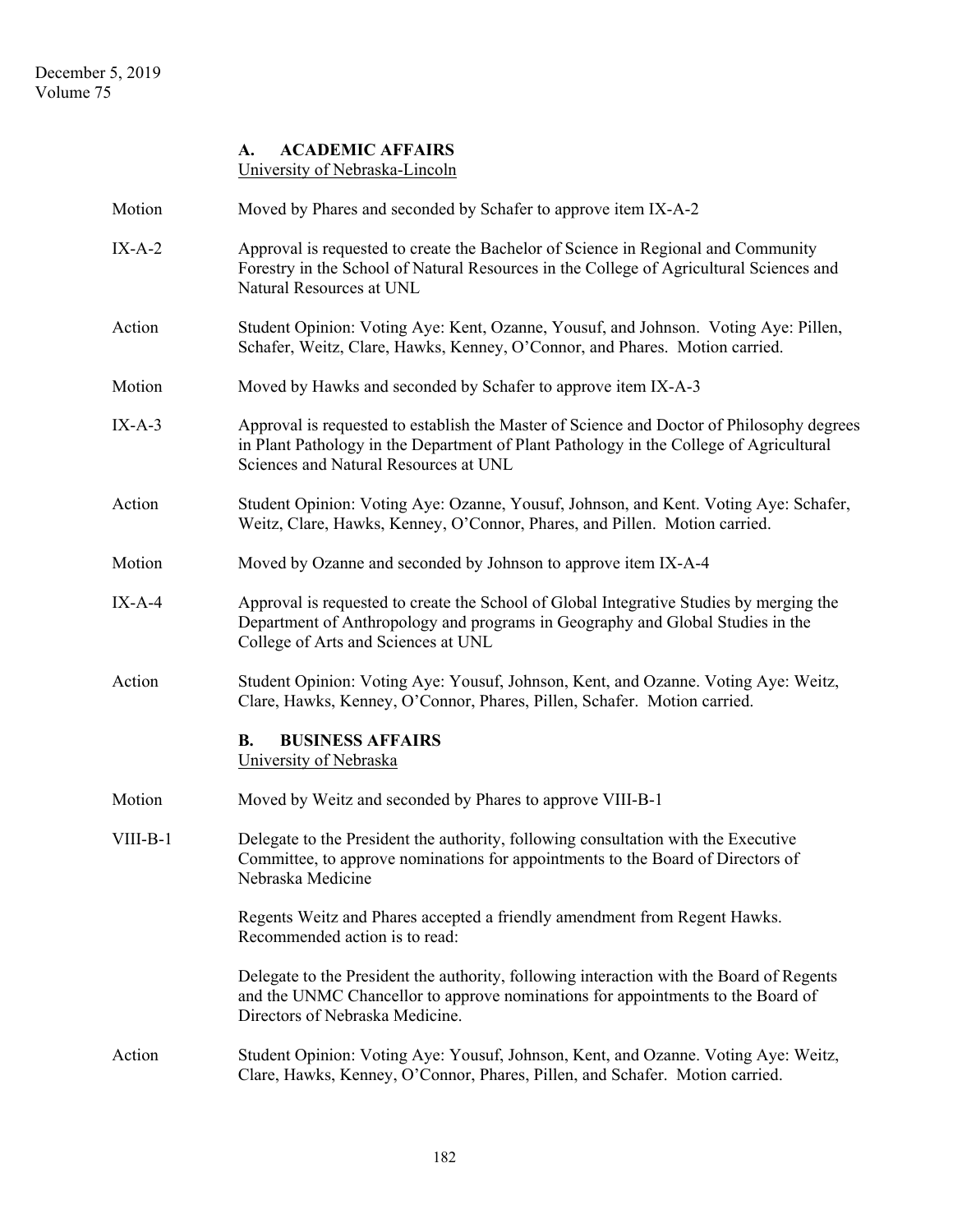# December 5, 2019 Volume 75

# Residence Hall Room and Board Rates

| Motion   | Moved by Phares and seconded by Ozanne to approve items IX-B-1 and IX-B-4 together                                                                                 |  |  |
|----------|--------------------------------------------------------------------------------------------------------------------------------------------------------------------|--|--|
| $IX-B-1$ | Approve the Residence Hall Room and Board Rates for Academic Years 2020-21 through<br>2022-23 at the University of Nebraska-Lincoln                                |  |  |
| $IX-B-2$ | Approve the Residence Hall Room and Board Rates for Academic Years 2020-21 through<br>2022-23 at the University of Nebraska at Omaha                               |  |  |
| $IX-B-3$ | Approve the Residence Hall Room and Board Rates for the Academic Years 2021-23 at<br>the University of Nebraska at Kearney                                         |  |  |
| $IX-B-4$ | Approve the Residence Hall Room and Board Rates for the Academic Years 2021-23 at<br>the Nebraska College of Technical Agriculture                                 |  |  |
| Action   | Student Opinion: Voting Aye: Johnson, Kent, Ozanne, and Yousuf. Voting Aye: Clare,<br>Hawks, Kenney, O'Connor, Phares, Pillen, Schafer, and Weitz. Motion carried. |  |  |
|          | University of Nebraska                                                                                                                                             |  |  |
| Motion   | Moved by Phares and seconded by Kenney to approve items IX-B-5                                                                                                     |  |  |
| $IX-B-5$ | Approve execution of a Standard Form Construction Agreement for Mabel Lee Hall<br>Replacement at UNL                                                               |  |  |
| Action   | Student Opinion: Voting Aye: Kent, Ozanne, Yousuf, and Johnson. Voting Aye: Hawks,<br>Kenney, O'Connor, Phares, Pillen, Schafer, Weitz, and Clare. Motion carried. |  |  |
| Motion   | Moved by Phares and seconded by Kenney to approve items IX-B-6                                                                                                     |  |  |
| $IX-B-6$ | Approve amendments to section 3.2.7 of the Policies of the Board of Regents (the<br>"Policies") related to self-insurance coverage                                 |  |  |
| Action   | Student Opinion: Voting Aye: Ozanne, Yousuf, Johnson, and Kent. Voting Aye: Kenney,<br>O'Connor, Phares, Pillen, Schafer, Weitz, Clare, and Hawks. Motion carried. |  |  |
|          | University of Nebraska at Kearney                                                                                                                                  |  |  |
| Motion   | Moved by Kenney and seconded by Hawks to approve items IX-B-7                                                                                                      |  |  |
| $IX-B-7$ | Approve a ground lease agreement and an operations agreement to construct and lease a<br>tennis recreation facility with the City of Kearney                       |  |  |
| Action   | Student Opinion: Voting Aye: Yousuf, Johnson, Kent, and Ozanne. Voting Aye:<br>O'Connor, Phares, Pillen, Schafer, Weitz, Clare, Hawks, and Kenney. Motion carried. |  |  |
|          | University of Nebraska-Lincoln                                                                                                                                     |  |  |
| Motion   | Moved by Phares and seconded by Pillen to approve items IX-B-8                                                                                                     |  |  |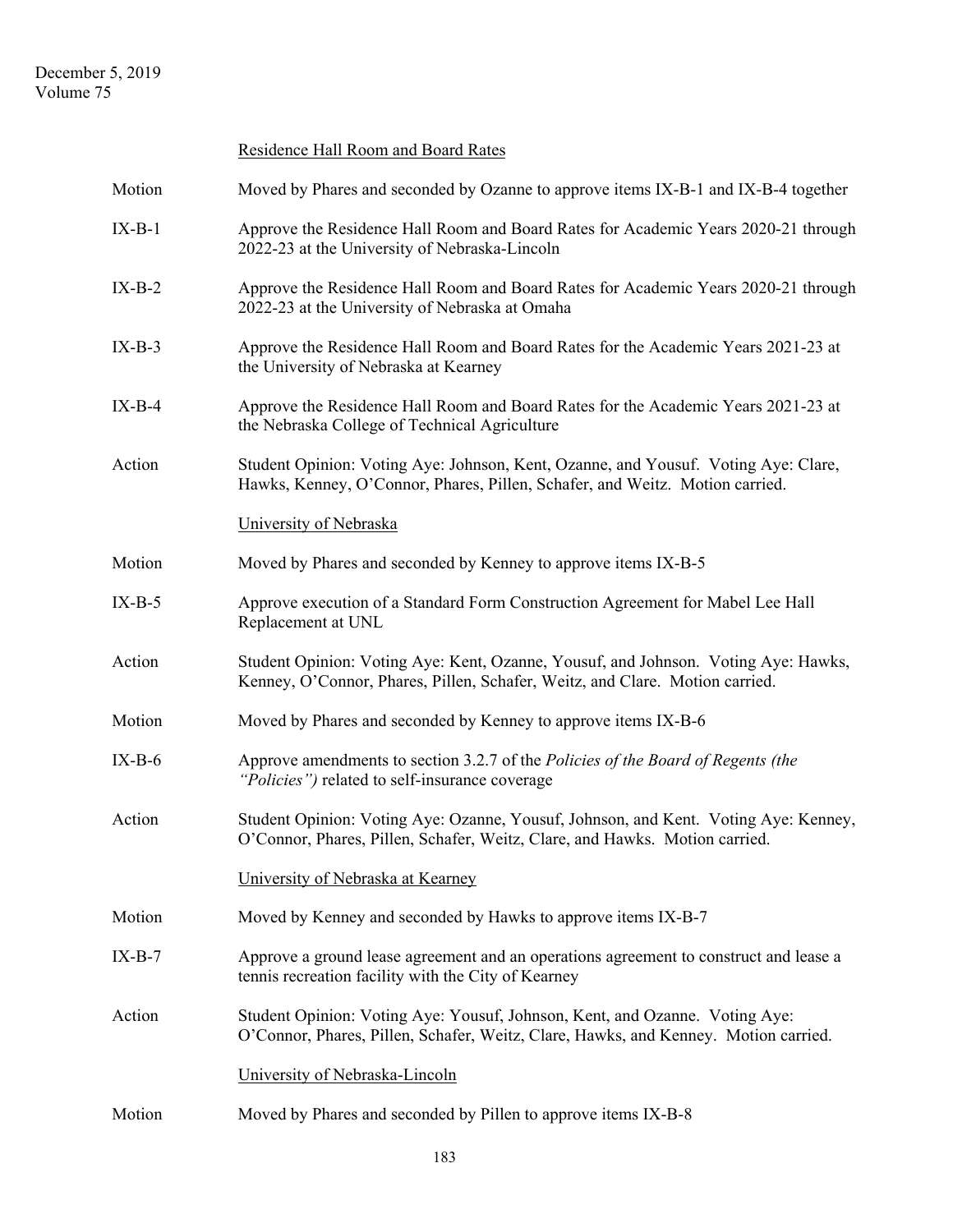# December 5, 2019 Volume 75

| $IX-B-8$  | Approve the Program Statement for Barkley Memorial Center Expansion and Renovation<br>at UNL                                                                                                           |  |  |  |
|-----------|--------------------------------------------------------------------------------------------------------------------------------------------------------------------------------------------------------|--|--|--|
| Action    | Student Opinion: Voting Aye: Johnson, Kent, Ozanne, and Yousuf. Voting Aye: Phares,<br>Pillen, Schafer, Weitz, Clare, Hawks, Kenney, and O'Connor. Motion carried.                                     |  |  |  |
| Motion    | Moved by Phares and seconded by Hawks to approve item IX-B-9                                                                                                                                           |  |  |  |
| $IX-B-9$  | Waive the provisions of <i>Board of Regents Policy</i> RP-6.2.7.6.b. and approve the naming of<br>the Phase 2 College of Engineering Building, "Kiewit Hall" at the University of Nebraska-<br>Lincoln |  |  |  |
| Action    | Student Opinion: Voting Aye: Kent, Ozanne, Yousuf, and Johnson. Voting Aye: Pillen,<br>Schafer, Weitz, Clare, Hawks, Kenney, O'Connor, and Phares. Motion carried.                                     |  |  |  |
| Motion    | Moved by Clare and seconded by Pillen to approve item IX-B-10                                                                                                                                          |  |  |  |
| $IX-B-10$ | Approve the naming of the Nebraska Gymnastics facility at the University of Nebraska-<br>Lincoln (UNL) the "Francis Allen Training Complex", pursuant to Board of Regents<br>Policy RP-6.2.7.3.c       |  |  |  |
| Action    | Student Opinion: Voting Aye: Ozanne, Yousuf, Johnson, and Kent. Voting Aye: Schafer,<br>Weitz, Clare, Hawks, Kenney, O'Connor, Phares, and Pillen. Motion carried.                                     |  |  |  |
|           | FOR INFORMATION ONLY<br>$\mathbf{C}$ .                                                                                                                                                                 |  |  |  |
| $IX-C-1$  | University of Nebraska Strategic Planning Framework                                                                                                                                                    |  |  |  |
| $IX-C-2$  | University of Nebraska Strategic Framework Accountability Measures                                                                                                                                     |  |  |  |
| $IX-C-3$  | Calendar of establishing and reporting accountability measures                                                                                                                                         |  |  |  |
| $IX-C-4$  | University of Nebraska Strategic Dashboard Indicators                                                                                                                                                  |  |  |  |
| $IX-C-5$  | Board of Regents agenda items related to the University of Nebraska Strategic Framework                                                                                                                |  |  |  |
|           | D.<br><b>REPORTS</b>                                                                                                                                                                                   |  |  |  |
| $IX-D-1$  | Strategic Framework Report on International Student Enrollment                                                                                                                                         |  |  |  |
| $IX-D-2$  | <b>Strategic Framework Report on Distance Education</b>                                                                                                                                                |  |  |  |
| $IX-D-3$  | Fall 2019 Enrollment Report                                                                                                                                                                            |  |  |  |
| $IX-D-4$  | Strategic Framework Report on Enrollment [1-b-i], Top 25% [3-b-1] and<br>Nonresident Undergraduate Enrollment [3-c-i]                                                                                  |  |  |  |
| $IX-D-5$  | Expedited Approval of the Forensic Anthropology Graduate Certificate in the Department<br>of Anthropology in the College of Arts and Sciences at the University of Nebraska-<br>Lincoln (UNL)          |  |  |  |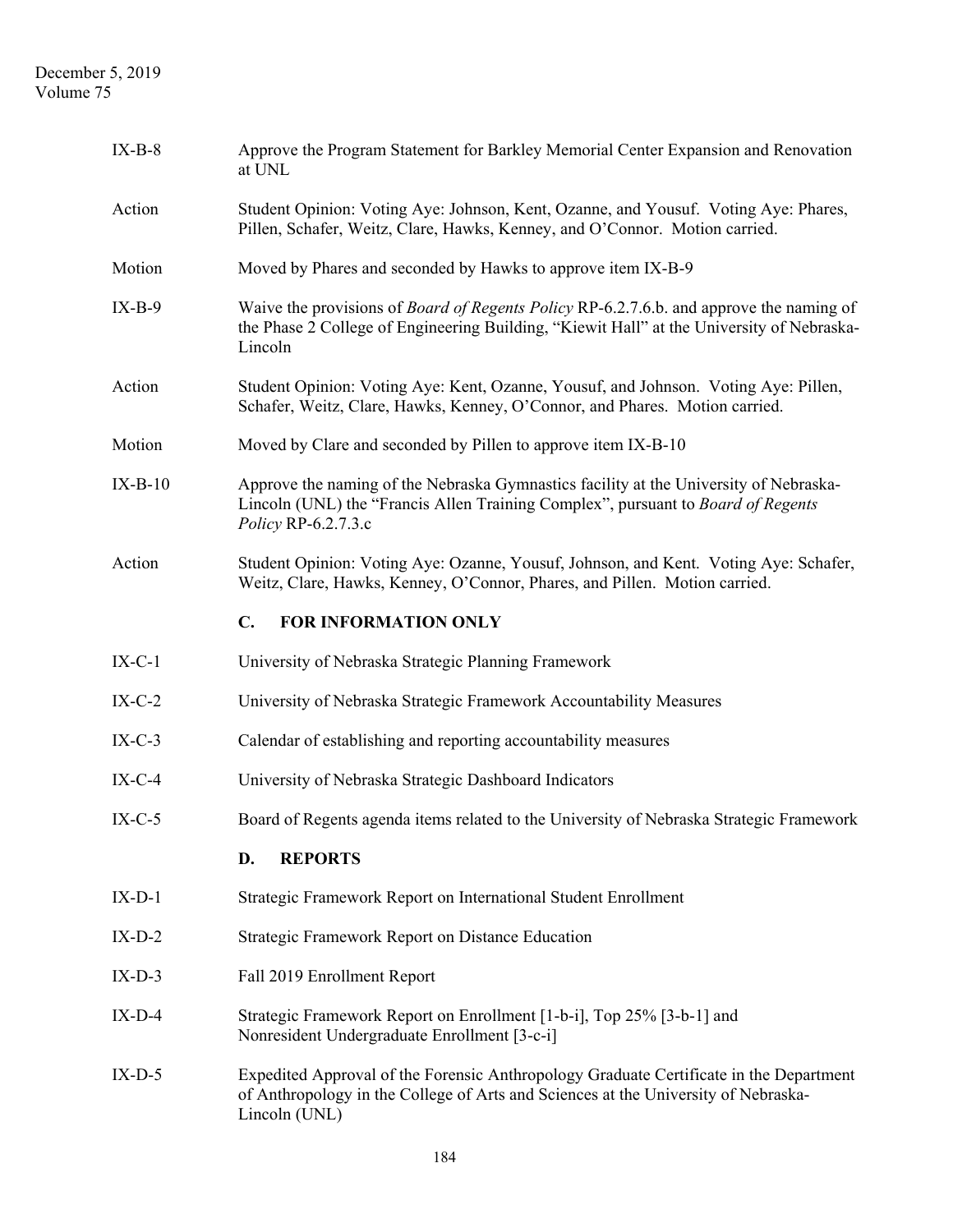December 5, 2019 Volume 75

| $IX-D-6$ | Expedited Approval of the World Language Teaching: Spanish Graduate Certificate in the<br>Department of Teaching, Learning, and Teacher Education in the College of Education<br>and Human Sciences at the University of Nebraska-Lincoln (UNL) |
|----------|-------------------------------------------------------------------------------------------------------------------------------------------------------------------------------------------------------------------------------------------------|
| $IX-D-7$ | <b>Bids and Contracts</b>                                                                                                                                                                                                                       |
|          | Chairman Clare accepted the reports on behalf of the Board.                                                                                                                                                                                     |
| X.       | <b>ADDITIONAL BUSINESS</b>                                                                                                                                                                                                                      |
|          | None                                                                                                                                                                                                                                            |
| XI.      | <b>ADJOURNMENT</b>                                                                                                                                                                                                                              |
|          | There being no further business, the meeting was adjourned by Chairman Clare at<br>11:51 a.m.                                                                                                                                                   |
|          | Respectfully submitted,                                                                                                                                                                                                                         |
|          |                                                                                                                                                                                                                                                 |

Carmen K. Maurer Corporation Secretary

 $\mathcal{L}_\text{max}$ 

 $\mathcal{L}_\text{max}$ 

Timothy F. Clare Chairman of the Board